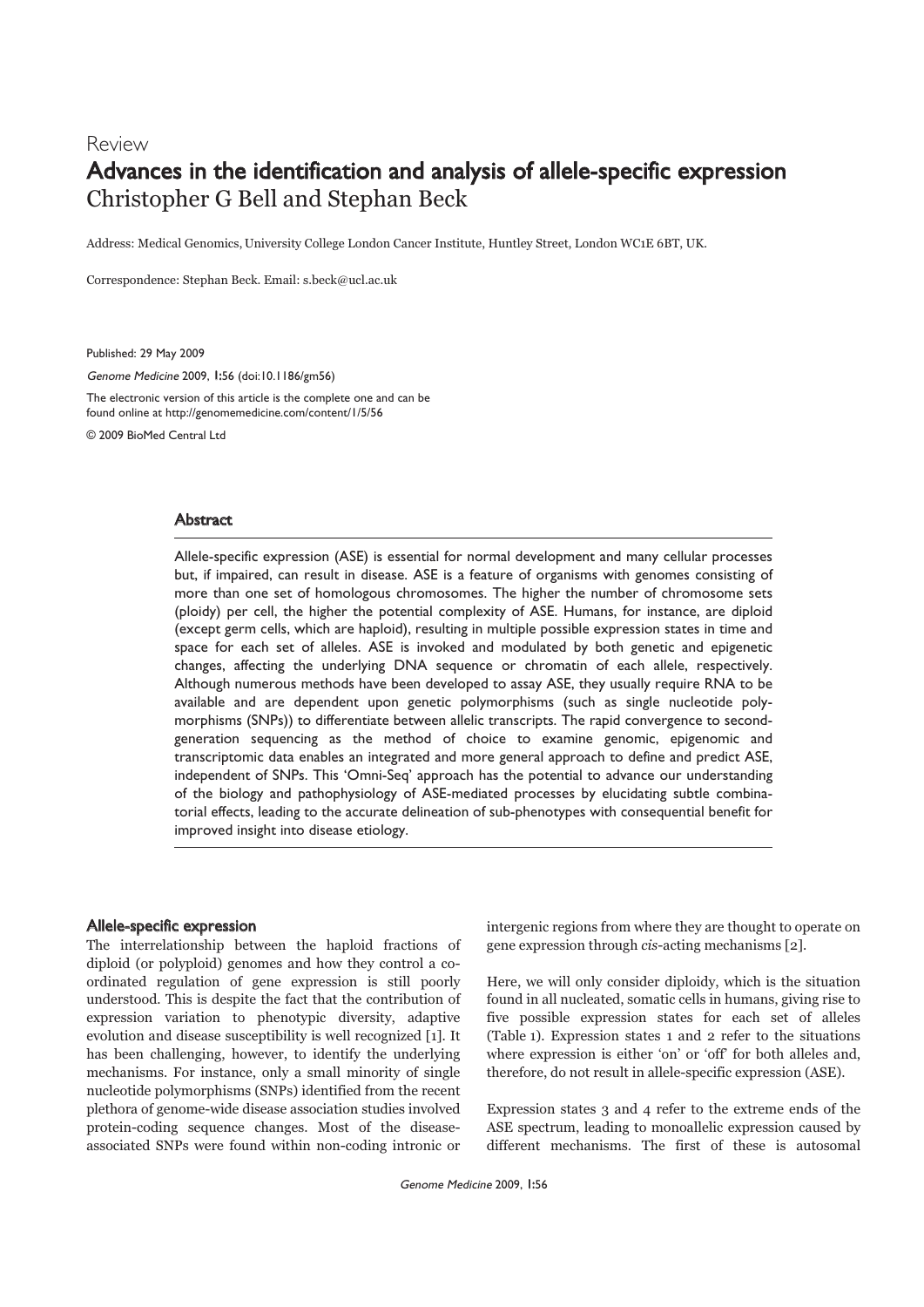| ۰.<br>. |  |
|---------|--|
|---------|--|

| Possible expression states of allele sets in diploid genome |                          |     |                                                  |                |                 |  |  |
|-------------------------------------------------------------|--------------------------|-----|--------------------------------------------------|----------------|-----------------|--|--|
| Allele                                                      | <b>Expression states</b> |     |                                                  |                |                 |  |  |
|                                                             | Non-ASE                  |     | $\mathsf{ASE}_{\mathsf{i}/\mathsf{x}\mathsf{i}}$ |                | $ASE_{\Lambda}$ |  |  |
|                                                             |                          | 2   | 3                                                | 4              | 5               |  |  |
| A                                                           | On                       | Off | On                                               | $\mathsf{Off}$ | Λ               |  |  |
| a                                                           | On                       | Off | Off                                              | On             | Λ               |  |  |

Expression states 1 and 2 refer to alleles that do not display allele-specific expression (ASE). Expression states 3 and 4 refer to alleles that do display ASE, for example, due to imprinting (ASE<sub>i</sub>) and X-inactivation (ASE<sub>xi</sub>). Expression state 5 refers to alleles that display differential ASE (ASE∆), due to currently unknown mechanism(s).

imprinting: this is a parent-of-origin specific action, where either the paternal or maternal allele has complete expression output, either within the entire body, specific tissue/cell types, specific developmental stages or only for a particular isoform [3]. Computational prediction suggests that our current knowledge of imprinted genes is an underestimate [4]. A second mechanism is X-inactivation, the random assignment and maintenance of a clonal lineage, whereby functional hemizygosity of the homogametic female genome is invoked for dosage critical genes on one X chromosome [5]. The third is an as yet unknown mechanism, resulting in wide-spread monoallelic expression of autosomal genes [6]. This involves the apparently stochastic choice of either allele to be expressed and was first recognized in a subset of immune and neurological genes, including those encoding odorant, T cell, and natural killer cell receptors, as well as immunoglobulin and interleukin genes. In a subsequent study, almost 10% of the 3,939 genes assessed were found to have one allele switched off [6]. In these cases, and contrary to X–inactivation, ASE was not stable within a clone lineage, as the allele that was expressed could alternate, and the choice of expression was made independently for each gene, not for a chromosome in its entirety. Although genes of diverse functions were involved, those encoding cell-surface proteins were over-represented, as well as those undergoing lineage-specific accelerated evolution. Due to the small sample size, however, some of these genes may in fact display differential rather than monoallelic expression [7].

Finally, expression state 5 refers to differential expression between the two alleles ( $\text{ASE}_\lambda$ ), which, arguably, is the most common ASE state and is discussed in more detail in the next section.

## Methods for the identification of allele-specific expression

Although the monoallelic mechanism of imprinting was first identified in 1984 [8], quantitative variance in expression of the two different alleles was only first acknowledged in 2002, in a small study where 6 of only 13 genes investigated showed allelic differences [9]. Since these early studies drew attention to possible cis-regulatory effects causing ASE, additional individual loci were queried by PCR-based methods, such as real-time quantitative PCR or discrimination of PCR products by differing primer extension [10]. However, in order to identify and characterize this variation on a more genome-wide level, PCR techniques were coupled with microarray technology. Initially performed by Lo et al. [11] using an early Affymetrix HuSNP array with approximately 1,000 exonic SNPs in 602 genes, a surprisingly high estimate of >50% of genes showed some ASE pattern and the majority of these were not known to be imprinted.

Thereafter, many further studies have used this approach dependent upon heterozygous SNPs residing within the gene's coding region and, subsequently, compared ratios of copy DNA (cDNA) from RNA to quantify differences [12,13]. The direct measurement of both alleles within the same system removes the possible confounding influence of transacting environmental factors. This can identify plausible imprinted genes, which familial studies can verify. However, they may also be developmental-, time- or tissue-specific [13] or display ASE that will show co-segregation through a pedigree.

Two widely used commercially developed techniques for ASE analysis include the BeadArray platform and the Oligo Pool All (OPA) method (Illumina Inc.). In the BeadArray method, genomic and converted RNA are assessed for the ratio of each allele by primer extension assays with fluorescence-labeled allele-specific primers. The resolution allows a 1.5-fold ASE change to be detected robustly from experimental noise. This method was used by Serre et al. to estimate that approximately 20% of human genes display ASE [14]. The OPA method is based on the Golden Gate assay [15]. By excluding any SNP within within 45 base pairs (bp) of the start or end of exons, in order to ensure that there was an equivalent chance of working between genomic DNA and converted DNA, this method was used to investigate the unrelated 210 individuals within the HapMap population [16]. By exploring the interaction between non-synonymous SNPs and cis-regulatory features, this study estimated ASE to be approximately 18%.

The major issues with these aforementioned techniques are threefold, and various adaptations have been developed to overcome them. Firstly, the influence of bias in PCR amplification in these ASE examinations has been acknowledged and a custom ASE array has been developed that removes this possible confounding factor [17]. Secondly, issues of cross-hybridization were also reduced in the custom ASE array study by the use of longer probes (39 to 49 bp) and a new probe design. The use of shorter probes may have also contributed to a possible overestimation of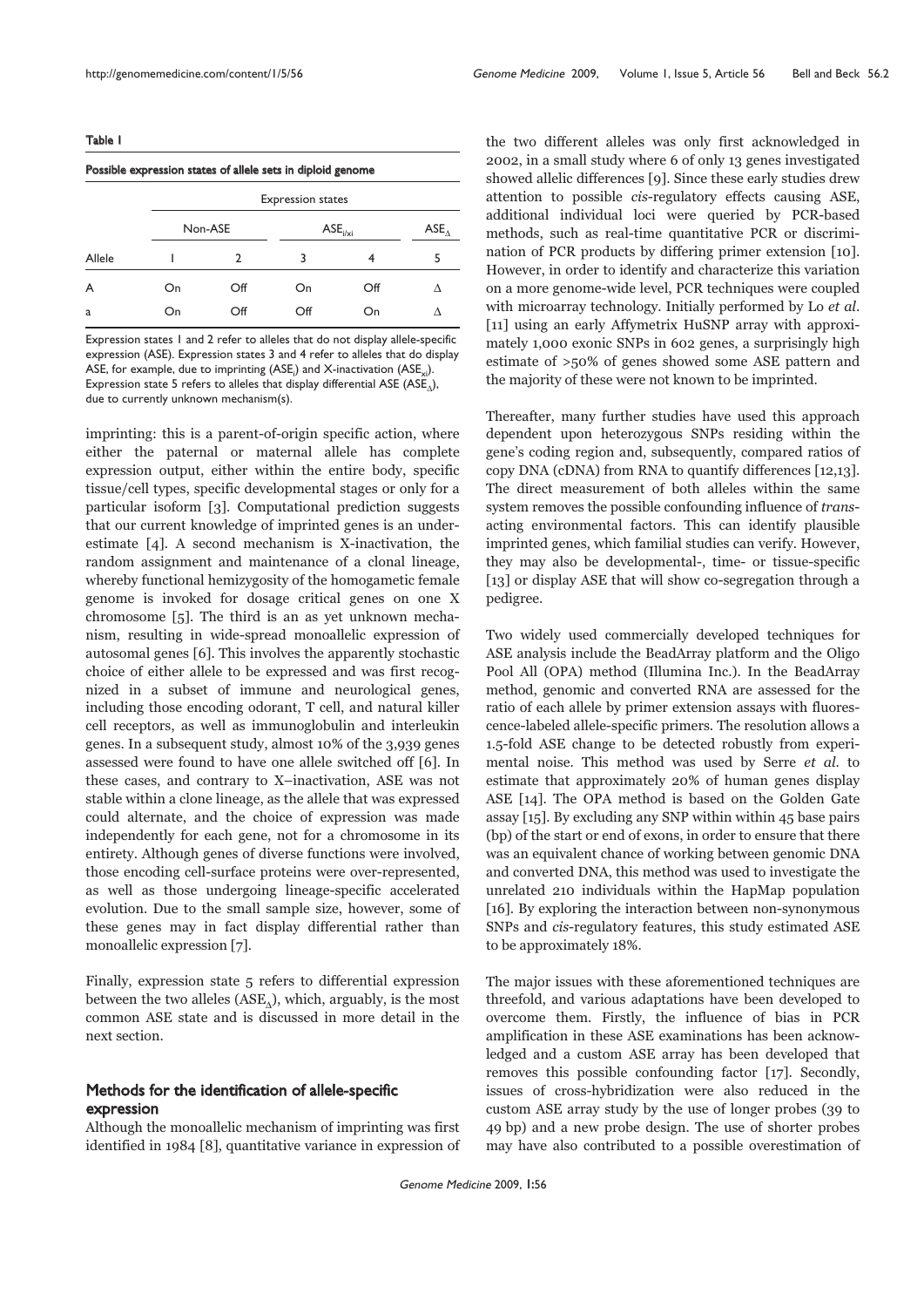ASE in earlier studies. Probes were designed for the mismatch base to have a balanced  $T_m$  on either side, thus placing it at the most thermodynamically disruptive location. Thirdly, the necessity of a SNP to reside within the transcript limits the number of genes for which there are informative haplotypes. However, when multiple SNPs occur, robust results can be elucidated with consistent ratio differences, which is considerably aided if these SNPs are in strong linkage disequilibrium (LD) with each other. Verlaan et al. [18] have modified their method to investigate unspliced primary transcripts, thereby including the intronic regions and thus greatly increasing the number of polymorphisms that can be used to delineate allele calls. These results estimated that >10% of genes expressed in a lymphoblastoid cell line exhibited ASE. An alternative approach, independent of the transcription of coding region SNPs, is to use a marker of transcriptional activity (such as phosphorylated RNA polymerase II (Pol II)), as developed in the haploChIP method [19]. By immunoprecipitation of phosphorylated Pol II cross-linked to chromatin, the relative DNA fragment amounts of these protein-DNA interactions are differentiated by the use of any SNP within the location of interest.

#### Epigenetically driven allele-specific expression

The significant role of DNA methylation as a common driving factor in ASE has been substantiated by a number of studies, including a recent investigation of a cohort of pediatric patients with acute lymphoblastic leukaemia. In this study, DNA and RNA from both blood and bone marrow were analyzed and 16% were found to display ASE [7]. A direct quantitative correlation between ASE and CpG site methylation was observed within individual samples. The unequal epigenetic state of each haploid genome is clearly a major factor in the asymmetrical expression of the two alleles. Genome-wide methods to investigate the epigenome, including DNA methylation with methylated DNA immunoprecipitation (MeDIP) [20] and chromatin structure with chromatin-dependent immunoprecipitation (ChIP) [21] have enabled a primary view of these features.

The concept of specific epigenetic haplotypes or 'hepitypes' that may add additional power to phenotype-related studies was proposed by Murrell et al. [22] and initial support for this concept has come from the work of Kerkel et al. [23]. Although allele-specific methylation of CpG dinucleotides is a characteristic feature of imprinted loci, a genomic examination by methylation-sensitive restriction enzymes and subsequent analysis on microarray revealed regions where adjacent SNPs were influential [23]. The sequence, as opposed to parental origin (as would be expected in imprinted loci), was associated with methylation state in a dozen regions. Thus, a comparison of common haplotypes within linkage disequilibrium blocks of disease-association SNPs for their methylation status may well reveal whether the epigenetic state of these hepitypes links SNPs with expression and possible phenotype and/or disease susceptibility. However, the necessity for functional examination of cis-regulation in the appropriate tissue has also been highlighted by the observation that in approximately 50% of differing tissues the same haplotype has differing effects [18]. Furthermore, Zhang et al. [24] found that while DNA methylation levels were usually very comparable in different cells, ASE was not, reinforcing the possibility of environment-specific hepitype interactions.

### Integrated approach for the identification of allelespecific expression

The recent combination and integration of more than one method of investigation has opened a novel route into ASErelated research [25]. Exploring the discriminatory power of different epigenetic states, Wen et al. [25] investigated if ASE (and imprinting) could be analyzed independently of SNPs. For that, they assayed the two parentally derived genomes for DNA methylation using MeDIP and the histone methylation mark H3 lysine-4 dimethylation (H3K4Me2) using ChIP. While DNA methylation (particularly at promoters) is associated with heterochromatic and transcriptionally inactive regions, the presence of H3K4Me2 is associated with euchromatic and actively transcribed regions of the genome. The authors hypothesized that the regions where DNA methylation and H3K4Me2 co-localized ('double hits') should be enriched for ASE due to imprinting  $(ASE_i)$  if the two marks were to map to separate parental chromosomes. Using custom tiling arrays enriched for imprinted and non-imprinted genes, respectively, they found that imprinted genes were enriched (more than fivefold) for 'double hits', which were frequently located at transcriptional start sites near antisense or alternative transcripts. If a third mark, CTCF binding sites (an insulator protein often associated with imprinted genes [26]), was assayed as well, known imprinted genes were enriched (>75-fold) by 'triple hits'. As expected, the 'double hits' (DNA methylation and H3K4Me2) were mapped to opposite alleles.

The obvious limiting factor of this approach is the dependence upon preselected regions present on the microarrays, which results in only a small fraction of the genome being evaluated. The coupling of the immuno-capturing techniques of MeDIP and ChIP with the power of massive parallel second-generation sequencing for MeDIP-Seq [27] and ChIP-Seq [28] is swiftly leading to the replacement of microarrays as the platform of choice for epigenome analysis, resulting in far improved resolution and coverage. The revolutionary possibilities of this technique have been rapidly seized upon with an exponential expansion in wholegenome investigations, including transcriptome analysis. Using RNA-Seq [29], all species of RNA transcripts, including coding RNAs and non-coding RNAs, such as microRNAs, Piwi-interacting RNAs, short interfering RNAs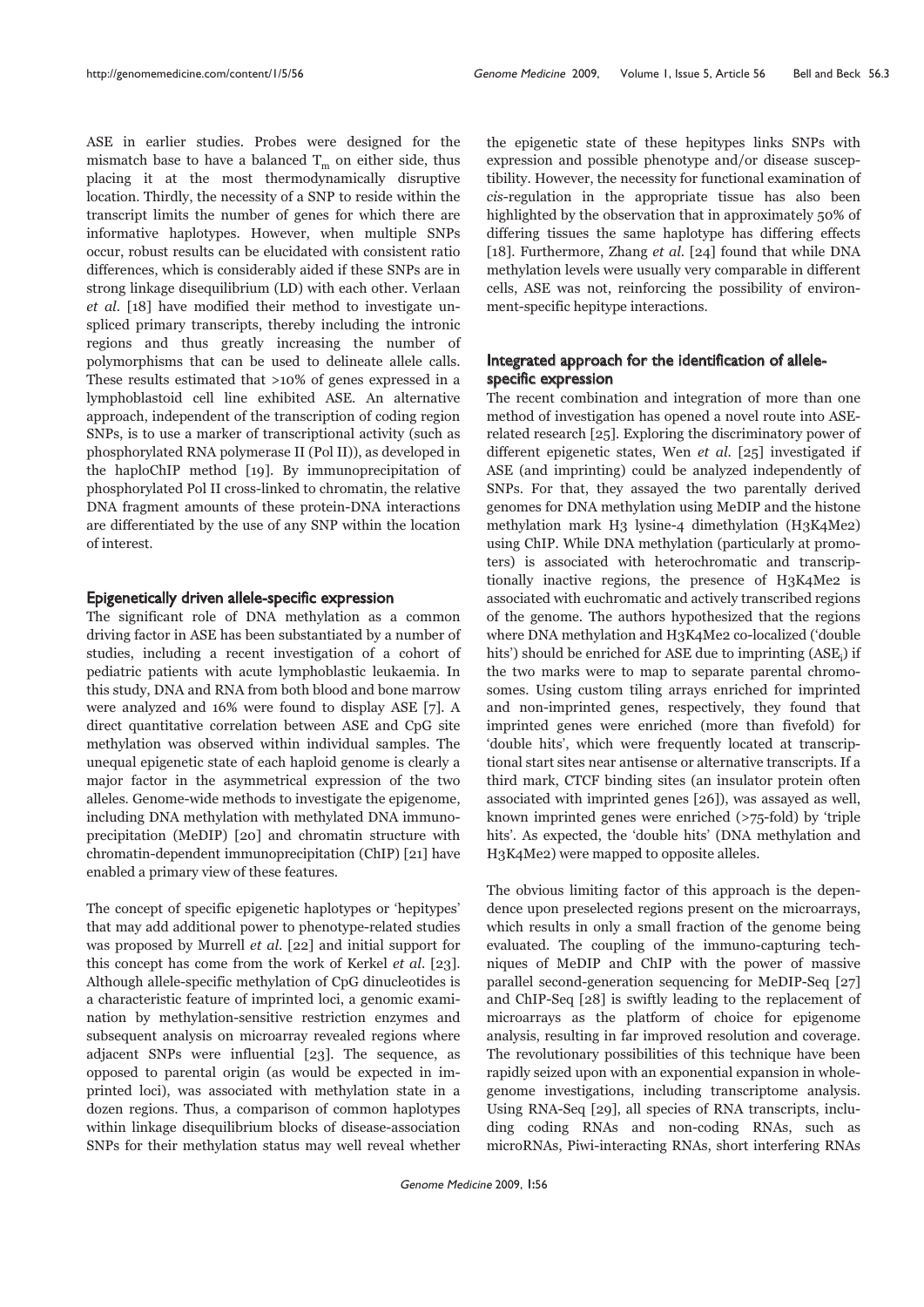

#### Figure 1

Mechanisms capable of invoking differential allele-specific expression (ASE∆): genetically driven by cis-acting polymorphisms; epigenetically driven by cis-acting epigenetic effectors; hepitype driven by a combination of genetic and epigenetic effectors; and driven by as yet unknown trans

or large intervening non-coding RNAs, can be analyzed at single base pair resolution and a wide dynamic range of expression.

All these different but complementary techniques (MeDIP-Seq, ChIP-Seq and RNA-Seq) can now be conducted on one sequencing platform, facilitating a coordinated and integrated 'Omni-Seq' approach for genomic, epigenomic and expression analyses to be run in parallel. Such combinatorial analyses have the potential and power to delineate subtle modifications that may not be detectable by one technique alone. The challenges for bioinformatics are obviously daunting, with mammoth amounts of data currently being generated using just one method. However, this concern is being tackled and experience tells us that it is not insurmountable [30]. Looking back, solutions were eventually found for the exponential growth of data in the past decade. We predict that such a harmonized approach will be able to tease out the most informative combinatorial causes of ASE and will become the integrated method of biological examination, with as yet unforeseen benefits for human health prediction, prognostication and diagnosis.

#### Concluding remarks and outlook

ASE is clearly a common and highly complex phenomenon. Simplistically, ASE and  $ASE<sub>Λ</sub>$  in particular, can be invoked by three cis-acting mechanisms (Figure 1): genetically driven, for example, via sequence variation; epigenetically driven, for example, via DNA methylation and/or chromatin modification; or (epi)genetically driven, for example, via

hepitypes. In addition, there is evidence for as yet unknown trans-acting mechanisms effecting ASE∆. Emerging technologies such as '4C' [31], which use chromosome confirmation capture in conjunction with microarrays or secondgeneration sequencing platforms, increasingly allow the ability to assay the three-dimensional nuclear organization for unbiased interaction of genomic sequences in cis as well as trans.

There can be little doubt that the advances in ASE discussed here will translate into clinical benefits in the not too distant future. In the area of diagnostics, for instance, the exploitation of ASE is already well underway for tumor type classification, evaluation of differential gene expressivity or penetrance in monogenic hereditary conditions and the discovery of currently unknown imprinted genes with respect to their roles in developmental syndromes. In addition, ASE can be expected to shed more light on the critical pathophysiology and epistatic factors in complex diseases. The exploitation of ASE for therapeutics may take a little longer, but certainly has tremendous potential, particularly when coupled with targeted RNA-based therapy [32]. In this context, ASE may enable the identification of critical disease-causing haplotypes, epitypes and hepitypes for down-regulation with targeted RNA interference-based therapies.

Thus, accurate delineation of an allele's genetic and epigenetic state, linked with knowledge of its transcriptional output, will undoubtedly improve our understanding of ASE and its wide-ranging implications for genome biology and medicine.

#### Abbreviations

ASE, allele specific expression; bp, base pair; ChIP, chromatin dependent immunoprecipitation; H3K4Me2, H3 lysine-4 dimethylation; LD, linkage disequilibrium; MeDIP, methylated DNA immunoprecipitation; OPA, oligo pool all method; Pol II, RNA polymerase II; SNP, single nucleotide polymorphism.

#### Competing interests

The authors declare that they have no competing interests.

## Authors' contributions

CB and SB wrote the review jointly.

#### Authors' information

CB is a Postdoctoral Researcher and Genetic Pathologist in Professor Beck's Medical Genomics group at the University College London Cancer Institute, and his research is focused on the Epigenomics of Common Diseases. SB is Professor of

Genome Medicine 2009, 1:56